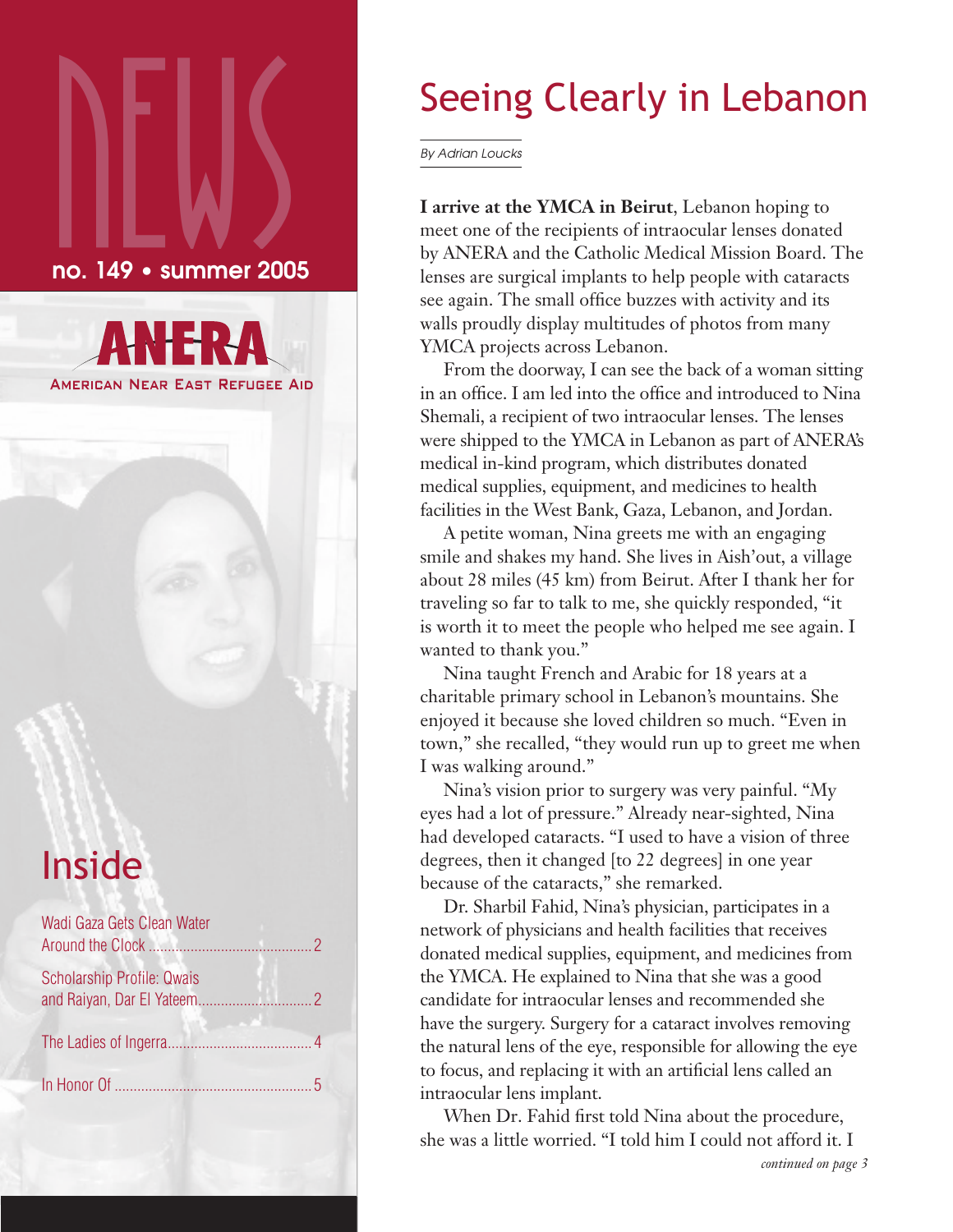

Qwais, left, and Raiyan.

## **SCHOLARSHIP PROFILE: Qwais and Raiyan, Dar El Yateem**

On her recent trip to the Middle East, Scholarship Program Director Adrian Loucks sat down to have some cookies and conversation with two students from Dar El Yateem Orphanage in Tulkarem, West Bank. Qwais is receiving an ANERA scholarship for the first time this year, and so is Raiyan's little brother, Hammad.

Like most students living at Dar El Yateem, Qwais and Raiyan are from families too poor to care for their children. Not surprisingly, both boys shared stories about their favorite things to do after school and their dreams for the future. Raiyan, for example, wants to get an education and a job so he can provide a home for all his brothers.

But imagine Adrian's surprise when she told the boys she worked for ANERA, and they described ANERA to her! How do they know about ANERA? "We have an activity to learn about somebody who helps people in Tulkarem," Raiyan said, "and our teacher always talks about ANERA."

Dar El Yateeem, an orphanage for more than 100 boys and girls, is just one of seven institutions that receives scholarship funds from donors through the ANERA Scholarship Program. Scholarships help cover the costs of tuition, books, school supplies and medical expenses for 210 students in the West Bank, Gaza, Lebanon and Jordan. For more information about how you can help a child in the Scholarship Program, contact Adrian Loucks, Director, Scholarship Program, at (202) 347-2558 or **adrian@anera.org**. ◗

# Wadi Gaza Gets Clean Water Around the Clock

By ANERA Staff

**Three years ago**, Ayisha Abu Aysia and her family drew water from a neighbor's agricultural well five times a day. "My daughter and I went with our neighbors to bring the water, we carried it in small containers that we balanced on our heads," she says with a smile. "What else were we to do?"

Then one day, Ayisha no longer had to fetch water; she and the other 6,700 residents in Wadi Gaza began receiving fresh water pumped into their homes through a local network. Recently the town's municipality partnered with ANERA to build a new domestic well and water reservoir. The well was part of ANERA's Village Service Program (VSP), a project funded by USAID addressing the basic needs of people in rural areas by strengthening community infrastructure.

Wadi Gaza is a productive agricultural region located in the middle area of the Gaza Strip. The landscape is marked by citrus groves, greenhouses, and olive trees.

People used to bring water from an area north of their community. However, the Israeli settlement Netzarim now prevents Palestinian access to the main road that people used to travel to that area.

Salem Abu Ayada, Wadi Gaza's mayor, notes the dramatic difference in access to clean water after constructing the well. "Before the well, we pumped water eight hours a day from an agricultural well," he explains. *continued on page 3*



Ayisha and her family in their orchard.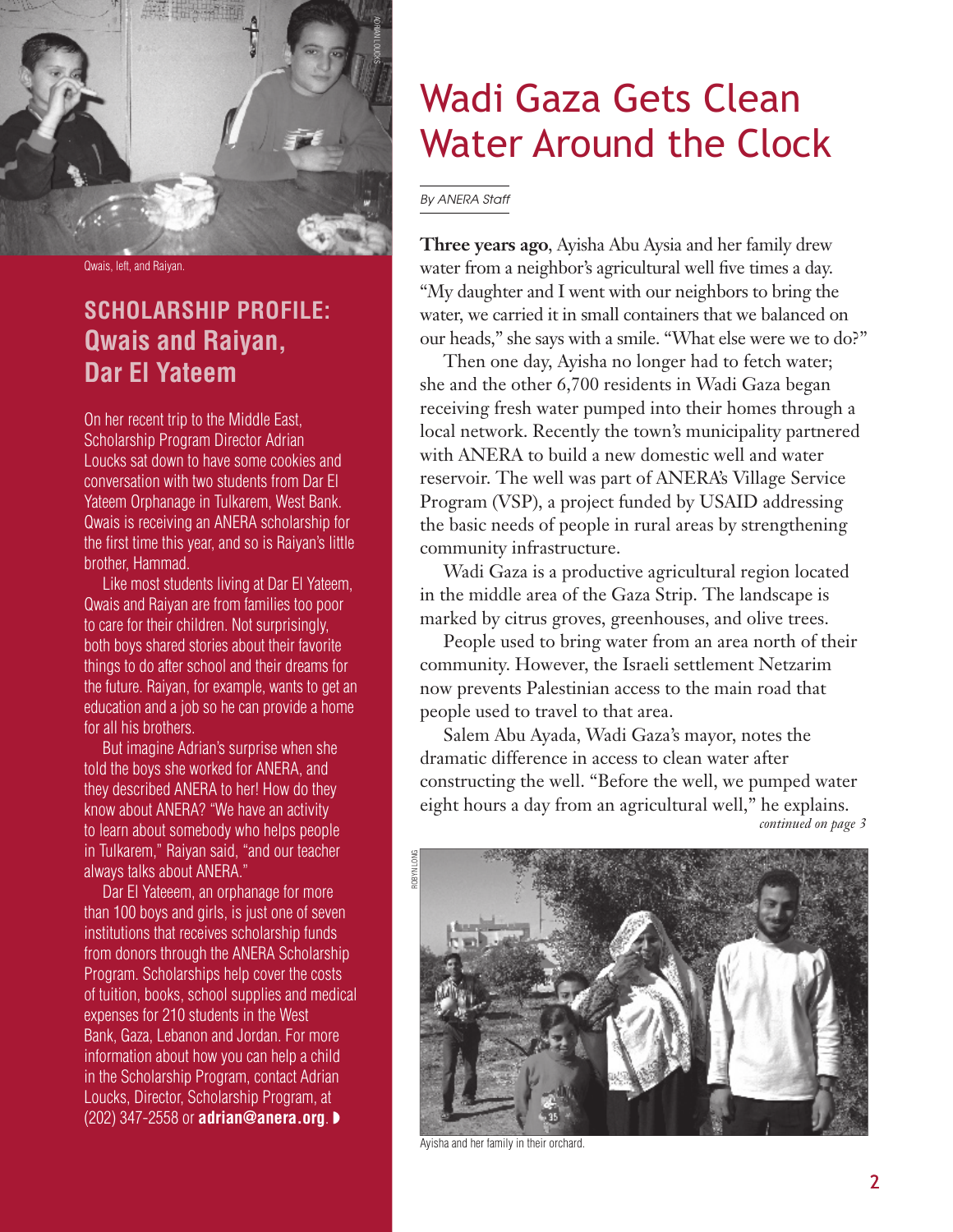#### Seeing Clearly

*continued from page 1* 

had been a teacher and had to quit working to take care of my sick parents," she explained. Dr. Fahid told her that she would not have to pay for the surgery, and the lenses were donated from the U.S. After being reassured about the procedure, she had surgery on one eye in June and experienced a remarkable difference. She agreed to surgery for the second eye the next month.

I ask her if she plans to go back to teaching. She explains that currently she is looking for a part time job but that is difficult right now because of the poor economy and unstable political situation. She adds that she also used to tutor privately, but most families cannot afford it anymore.

When I ask her what her life is like now, after the surgery, she describes the difference as amazing. "I have almost perfect vision now, and the pain is gone." ◗





Nina Shemali

### Wadi Gaza

*continued from page 2* 



"There was a limited amount and people [had to] carr[y] it away. Some families would load the water onto a donkey cart and carry it back to their homes." The municipality purchased the water

Salem Abu Ayada, Wadi Gaza's mayor.

from private land owners for \$.33 cubic meter and sold it to the community for \$.44 per cubic meter.

Many people could not afford this fee. "People have lost a lot of work because of the [Israeli] closures; many have not been able to pay their water or electric bills," Salem states. "We wanted to make the situation easier for people and bring them clean water, so we approached ANERA to support this project."

ANERA's VSP projects created additional employment for communities. Construction of the new Wadi Gaza well and reservoir took seven months and provided daily employment for 6–7 workers. The municipality now employs one person full-time to monitor the pump's pressure and the water's quality. Every two weeks the town provides the Palestinian Water Authority with samples to confirm the water's quality.

"Now there is always water since we keep the reservoir full. We pump the well only for six hours a day and provide the entire community with clean water—piped directly into their homes," Salem explains.

Families in Wadi Gaza use the water for drinking, cleaning, and laundry. Some utilize the water for small home gardens and animal herds. Ayisha's family, for example, has two sheep and a donkey as well as  $\frac{1}{4}$  of an acre of land with olive, fig and pomegranate trees. Ayshia describes how her eight children are particularly grateful for the new convenience, "Now we have more time for working on our land. We do not have to worry about when we will take breaks to bring the water."

Ala, Ayisha's oldest son of 27 years, confirms, "Our situation has improved. I know the new water quality is better. I can taste it. And since water comes through the network it's available around the clock." ▶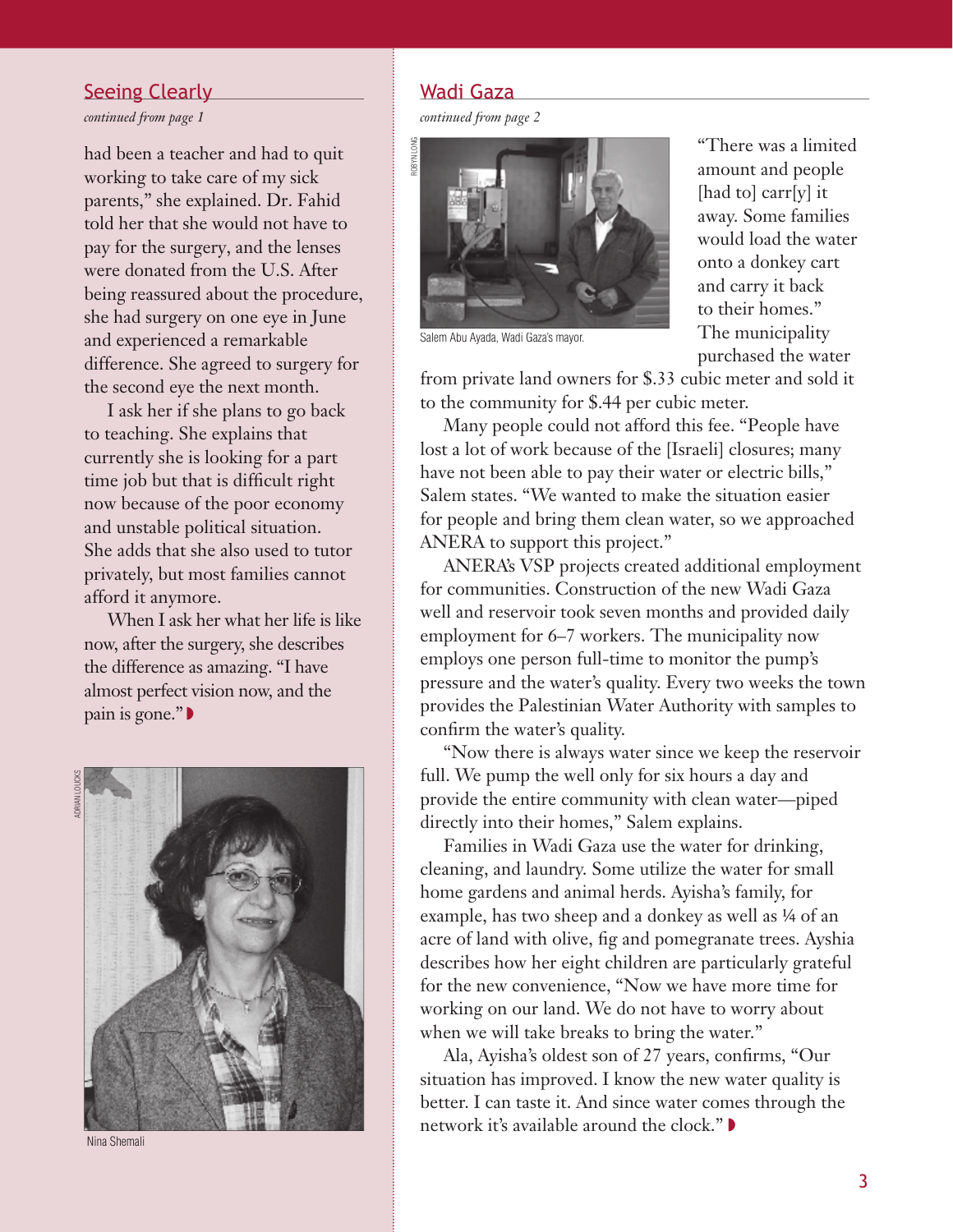# The Ladies of Ingerra

By Adrian Loucks

#### **Ingerra, a small Bedouin village southeast of Amman**,

Jordan, appears small and quiet. You might drive by and not see it if you did not know where to look. But a group of women in Ingerra is breaking new ground in traditionally conservative communities.

Led by Samia Jabbour, a dynamic woman with a welcoming smile, the Sayadat Al Ingerra (Ladies of Ingerra) represent the epitome of what women can accomplish when given the opportunity.

"I was 25 years old [in 1994] and working as a secretary. Me and [twenty-four] other women had nothing to do in the afternoons. So, we decided to set up a kindergarten," recalls Samia. "Later we transformed the kindergarten into a children's club. Now we also have awareness workshops for women about things like health, women's rights, and family violence."

Samia's organization is participating in a women's empowerment training program, called Balkis, offered by ANERA and the Middle East Partnership Initiative of the U.S. Dept. of State. The program is helping hundreds of women improve the capacity of their grassroots organizations to serve their communities. The program offers a series of training courses in which participants learn very useful information and skills, *– continued on page 4*

ALIA BUSHNAQ **IIA RIISHN** 



Samia, left, and two of the Ladies of Ingerra.

# **ANERA DVD**

ANERA has created a short DVD about our work in the Middle East. If you would like a copy, you may either fill out and mail the form below, or email us at anera@anera.org with your name, address, and the number of copies you would like, and please type "ANERA DVD" in your subject line.

# PLANNING AHEAD?

Please remember ANERA in your will as:

**"American Near East Refugee Aid"** 1522 K Street, NW, Washington, DC 20005 **Federal Tax ID # 52-0882226**

For more information about ANERA's Legacy Society or about a gift from your estate, contact Nina Dodge (ndodge@anera.org), tel: (202) 347-2558.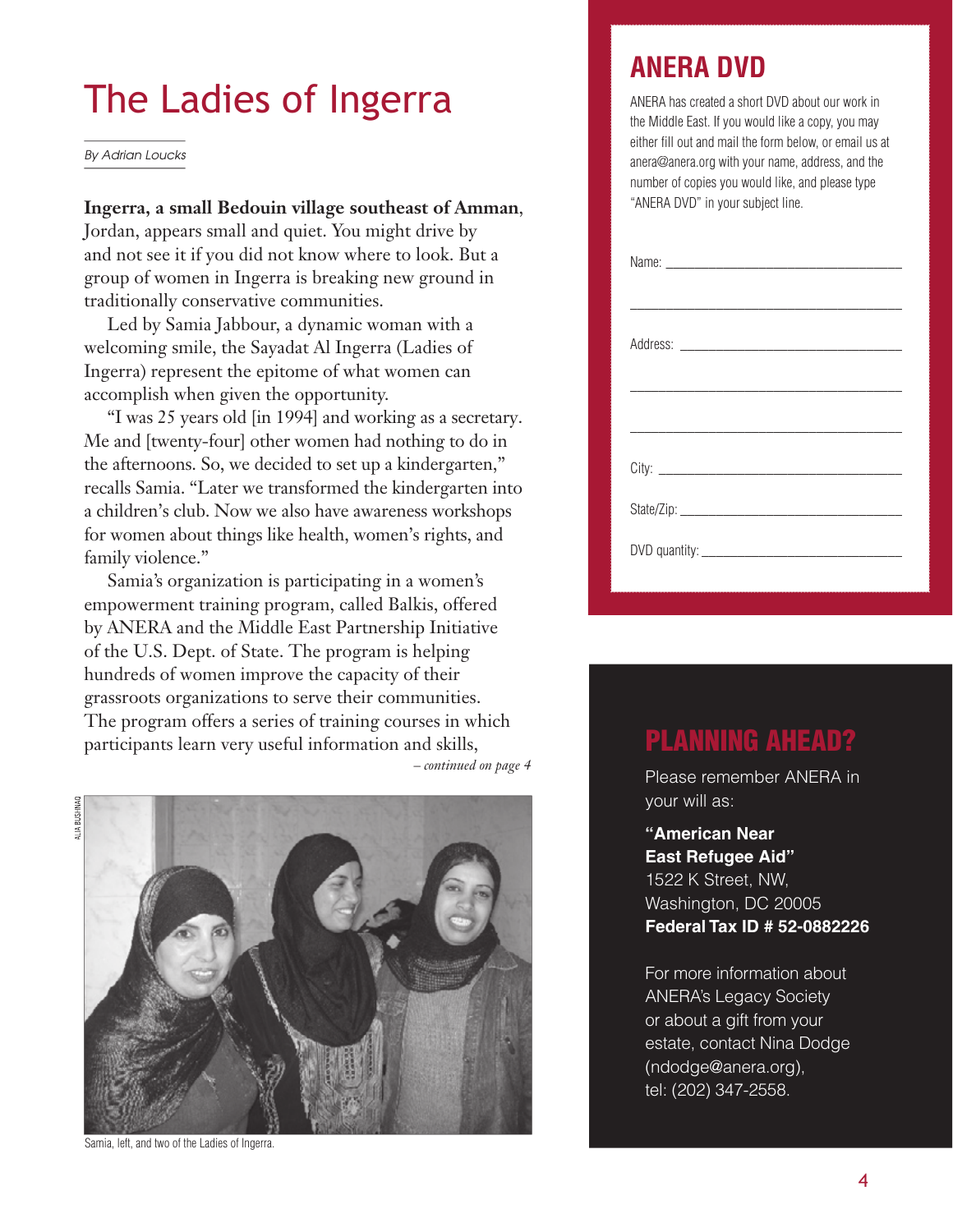## The Ladies of Ingerra

*continued from page 3*

such as government regulations for running a non profit organization, women's rights, proposal writing, project planning, and fund raising.

In 2000 the Ladies of Ingerra decided to start making dairy products, primarily cheese. Families from 50 different farms regularly deliver their goats' milk to the dairy. But it is difficult for the farmers to keep the milk fresh, especially in the summer, when they must deliver it at night, surrounded with ice-blocks.

Making use of their Balkis training, the Ladies of Ingerra submitted a proposal for and were awarded a small grant from Balkis to purchase a refrigerated van to collect and transport the milk from the farmers, and distribute their dairy products to local markets. The van helps them collect the milk regularly and safely. They also requested a large milk processor from Jordan's Ministry of Agriculture that would increase their production by 700%, and potentially feed 30,000 people in the surrounding district.

The Ladies operate a small shop where they sell cheese and two kinds of yogurt, as well as other food items, such as butter, pickled vegetables, and bread. The Ministry of Health monitors product quality through routine visits to the dairy and health certification for the workers. The quality of their products has spread by word-of-mouth, and people from all over the area come to buy their cheese.

Growing in membership over eleven years, the Ladies of Ingerra now number 200. Even men have begun working for Samia, an unusual development for a Bedouin community. They want to work for her because she has proven herself a successful leader for the village, gaining respect throughout the community. Indeed, over 15% of Ingerra's population works for the organization.

The Ladies are reinvesting their dairy profits into their community. Recently they purchased a small bus for the children's club and built the ground floor of the club's building.

But Samia's plans go beyond the dairy. She turns to point to a small structure and declares, "There we will grow and sell mushrooms. And over here," she turns again and points to a small building nearby, "this will be a new kindergarten." It seems Samia and the Ladies (and Gentlemen) of Ingerra have only just begun. **▶** 

# in honor of

Sami Said Mrs. Yvonne Moossy Rashid Khalidi Mrs. Margaret S. Armstrong Dr. John Davis Mrs. Helen Yeni-Komshian Pamela Mertz's birthday Mr. Murray Gart Mr. Jerome Jos. Podemski Chau Pho Tung Hanna & Tanya Nasir Mr. John Ovall Hilda Zeibak Mallick Yitzhak Rabin, Anwar Sadat and Palestinian refugees Dr. Edward Said Rabbi Erik Ascherman The late Prime Minister Rafik Al-Hariri Martha S. Reed Peter D. Pelham Adel Rizk



Samia explains how the dairy operates.